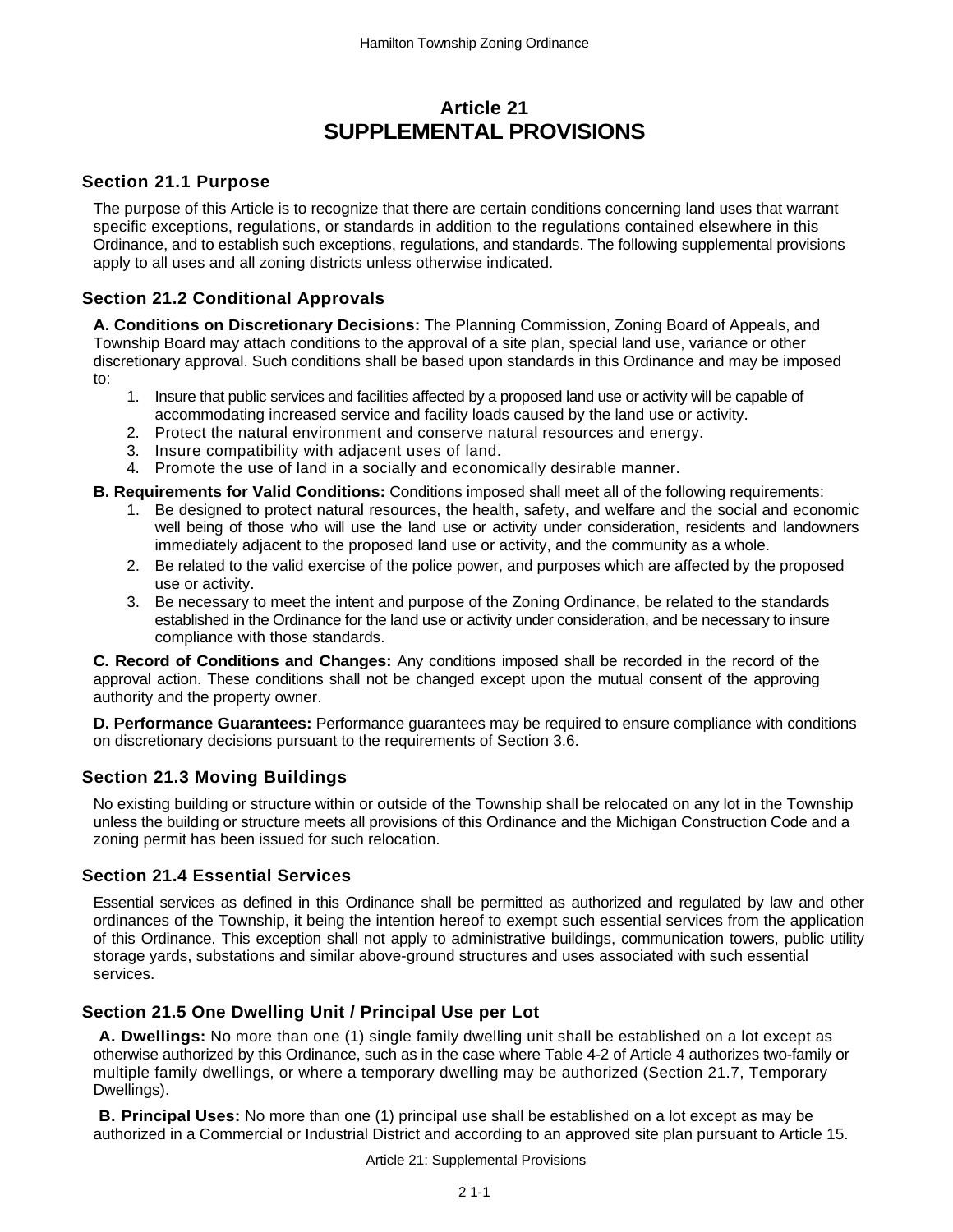## **Section 21.6 Single Family Dwelling Standards**

**A.** All single family dwellings and modifications thereto shall comply with the requirements of this Ordinance including the following standards, provided that the foregoing standards shall not apply to temporary dwellings, or mobile homes located in a licensed manufactured housing community, except to the extent required by State and Federal law.

- 1. The dwelling shall have a minimum floor area of 720 square feet, provided that a two-story dwelling shall have a minimum of 720 square feet of floor area on the first floor and a minimum of 400 square feet of floor area on the second floor.
- 2. With the exception of mobile homes, the dwelling shall have a minimum width across its front, side and rear elevation of twenty (20) feet.
- 3. The dwelling and all modifications thereto shall comply in all respects with the Michigan Construction Code and applicable fire codes. Where a dwelling is required by law to comply with federal or state standards or regulations for construction and where such standards or regulations for construction are different than those imposed by such codes, then and in that event such federal or state standard or regulation shall apply.
- 4. The dwelling shall be firmly attached to a permanent foundation constructed on the site in accordance with the building code and shall have a wall of the same perimeter dimensions of the dwelling, except in the case of cantilever architecture, and constructed of such materials and type as required by the building code for such dwelling. In the case of a mobile home as defined herein, such dwelling shall be installed pursuant to the manufacturer's setup instructions and shall be secured to the premises by an anchoring system or device, and shall be set on a concrete footing with a masonry wall extending from the perimeter wall of the dwelling to ground, or on a concrete footing with fireproof supports and shall have a continuous skirt extending from perimeter to ground, made of commercial quality or equivalent, and comply with the rules and regulations of the Michigan Mobile Home Commission, the Public Health Department, and HUD Regulations 24 CFR 3280, being the "Mobile Home Construction and Safety Standards". No dwelling shall have exposed wheels, towing mechanism, undercarriage, or chassis.
- 5. The dwelling shall have steps connected to exterior door areas, or to porches connected to exterior door areas, where the difference in elevation exceeds twelve (12) inches.
- 6. Any additions or modifications to a dwelling shall be constructed of similar or better quality workmanship as the original structure, including permanent attachment to the principal structure and foundation.
- 7. The dwelling shall contain storage area equal to 10% of the square footage of the dwelling or 100 square feet, whichever shall be less, and shall be located in a basement under the building, in an attic area, in closet areas, or in a separate structure constructed of similar or better quality workmanship as the principal dwelling.
- 8. The dwelling shall be connected to a public sewer and water supply or to such private facilities approved by the Clare County Health Department.

## **Section 21.7 Temporary Dwellings**

**A. Authorization/Application:** Temporary dwellings are prohibited except as approved by the Zoning Administrator according to this Section. Application for and authorization of such a temporary dwelling shall require the submittal of a zoning permit application available from the Zoning Administrator including a plot plan prepared according to Section 3.4(B). A temporary dwelling may be authorized for the following purposes only:

- 1. Emergency Housing**:** To allow a recreational vehicle or mobile home to be placed on the lot while the permanent dwelling on the same lot is under repair for which a zoning permit and building permit has been issued, where such repair is due to destruction by fire, collapse, explosion, Acts of God, or acts of a public enemy, to the extent that it is no longer safe for human occupancy.
- 2. New Home Under Construction: To allow a recreational vehicle or mobile home to be placed on the lot while the permanent dwelling on the same lot is under construction and for which a zoning permit and building permit has been issued.
- 3. Care of an Elderly or Ailing Relative: To allow a mobile home to be placed on the lot to facilitate the care of a person related by blood, marriage, or adoption, to a resident of a lawful permanent dwelling on the same lot, and the Zoning Administrator finds sufficient documentation has been submitted by the applicant demonstrating the acute necessity for such care.

### **B. Standards**

- 1. A temporary dwelling may be placed in any yard except where the dwelling is to be located in a platted or condominium subdivision, in which case the temporary dwelling shall be located in the rear yard only.
- Article 21: Supplemental Provisions 2. A temporary dwelling shall comply with the setback standards of the District for the permanent dwelling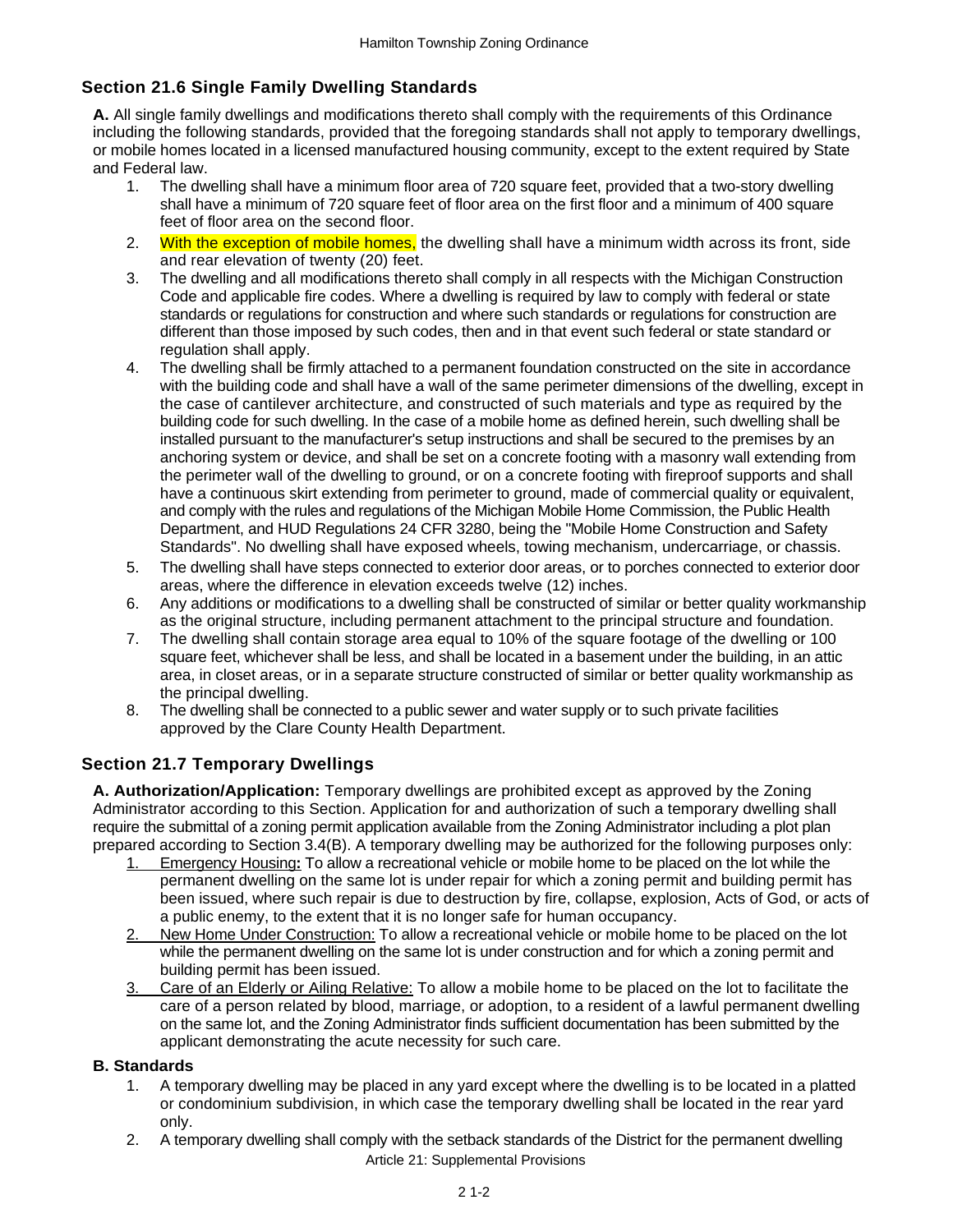Hamilton Township Zoning Ordinance unless the Zoning Administrator determines that the location of the permanent dwelling, or other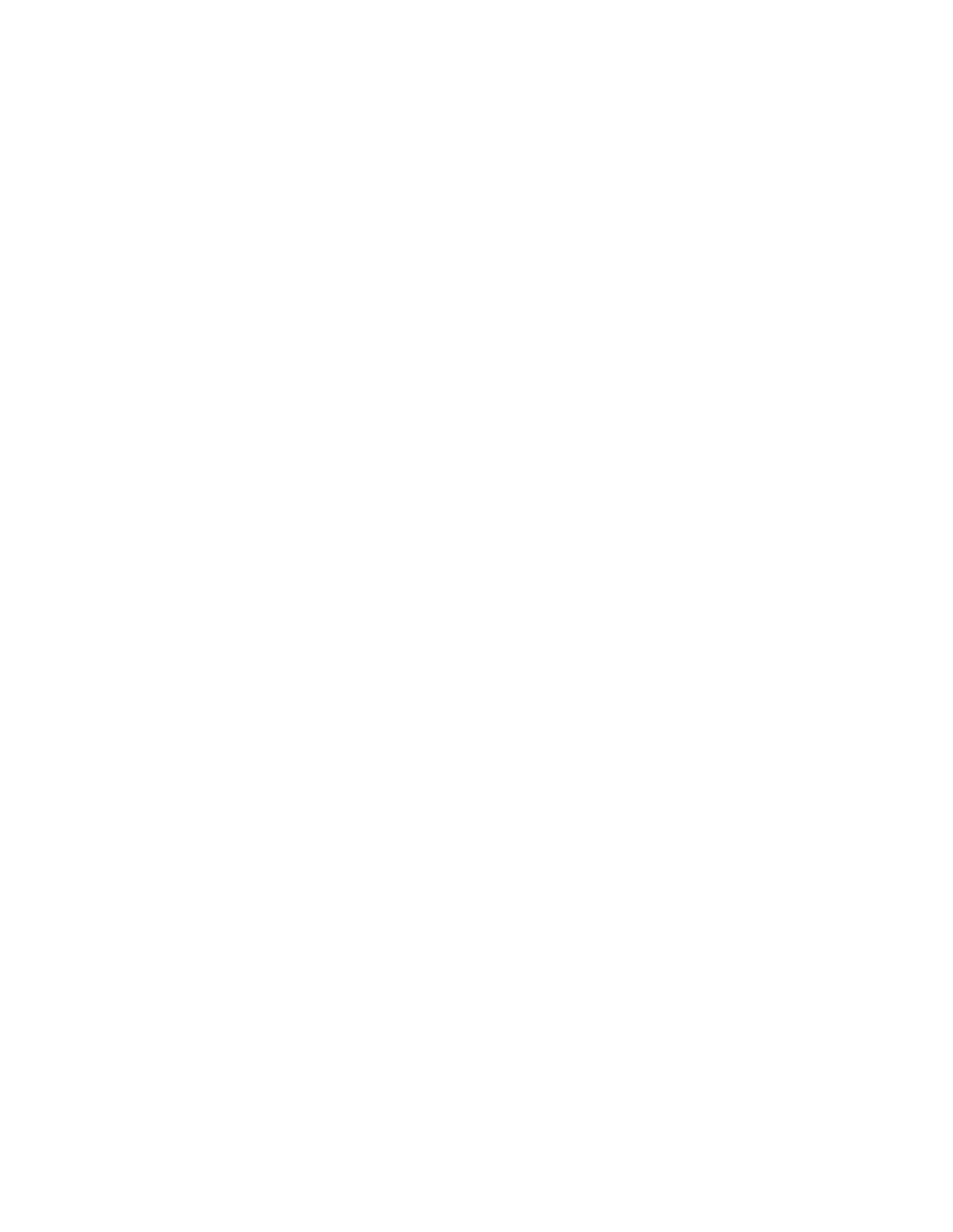features of the lot, prohibit compliance with such setbacks, in which case the Zoning Administrator may approve a reduction of up to fifty percent (50%) of the normally required setback.

3. A temporary dwelling shall comply with county health department rules and regulations for potable water and sewage disposal. The temporary dwelling shall be connected to a county-approved on-site septic system, or sewer system, where such temporary dwelling is to be occupied for more than sixty (60) days unless the Zoning Administrator determines that the permanent dwelling continues to provide necessary potable water and sewage disposal.

**C. Permit Duration and Removal:** No permit issued under this Section shall be issued for a duration exceeding one hundred eighty (180) days except that a permit shall be issued for a duration not exceeding one (1) year in the case of a temporary dwelling for the care of an elderly or ailing relative. A temporary dwelling shall be removed from the lot no later than the termination date of the permit or within thirty (30) days of the issuance of a certificate of occupancy for the permanent dwelling, whichever comes first. The Zoning Administrator may renew a temporary dwelling permit once and for a period not to exceed one hundred eighty (180) days upon the applicant adequately demonstrating that construction delays have been beyond the control of the applicant and that construction completion is continuing in an earnest manner, or in the case of a temporary dwelling for the care of an elderly or ailing relative, the Zoning Administrator finds the applicant has submitted sufficient evidence demonstrating the necessity for continued care.

## **Section 21.8 Accessory Uses, Buildings, and Structures**

### **A. Scope:**

- 1. Accessory buildings, structures and uses shall be subject to the regulations of this Section except where expressly regulated otherwise by this Ordinance.
- 2. No provisions of this Section shall be interpreted as authorizing accessory uses, buildings or structures that do not conform to the definitions of Article 22 pertaining to "accessory building or structure" and "accessory use."
- 3. For the purposes of this Section, a building shall be considered an accessory building where such building is not structurally attached to the principal building by either shared wall construction or by a fully and structurally enclosed corridor.
- 4. For the purposes of this Section, and in addition to (3) above ,any roofed, walled or enclosed construction shall be construed to be an accessory building if the roofed, walled or enclosed area exceeds ten (10) square feet, irrespective of whether such construction requires a building permit under the State Construction Code.

**B. Permit Required:** No accessory building or structure, including fences, shall be erected prior to the issuance of a Zoning Permit for such structure or building, provided however that a permit is not required in the case of a building or structure that is no more than one-hundred (100) square feet in area and provided such building or structure complies with all requirements of this Ordinance including height and setback standards. Applications for accessory buildings and structures shall be administered and reviewed as part of the original or proposed revised plot plan (Section 3.4(B)) or site plan (Article 15).

### **C. Placement/Setbacks:**

- 1. In a case of a platted or condominium subdivision, no accessory building or structure shall be located in a front yard except that, in the case of a lakefront lot, structures constructed and used solely for the purpose of storing or mooring vehicles intended for use upon the water which the front yard abuts may be located within the front yard and need not comply with the front yard setback requirement of the District.
- 2. An accessory building or structure shall comply with the setback standards for the principal building according to the District in which it is located.
- 3. An accessory building shall not be located within ten (10) feet of another building on the same lot.
- 4. An accessory building or structure shall not be located so as to interfere with the proper functioning of utilities including existing and proposed back-up septic drain fields.

### **D. Height**

- 1. Accessory buildings and structures in Commercial and Industrial Districts may be constructed to equal the permitted maximum height of the principal structure on the lot, subject to site plan approval.
- 2. Accessory buildings and structures in Agricultural and Residential Districts shall not exceed one (1) story in height, and shall not exceed sixteen (16) feet in height in the R-1, R-2 and R-3 Districts and twentyfive (25) feet in all other districts. See definition of "building height" in Article 22.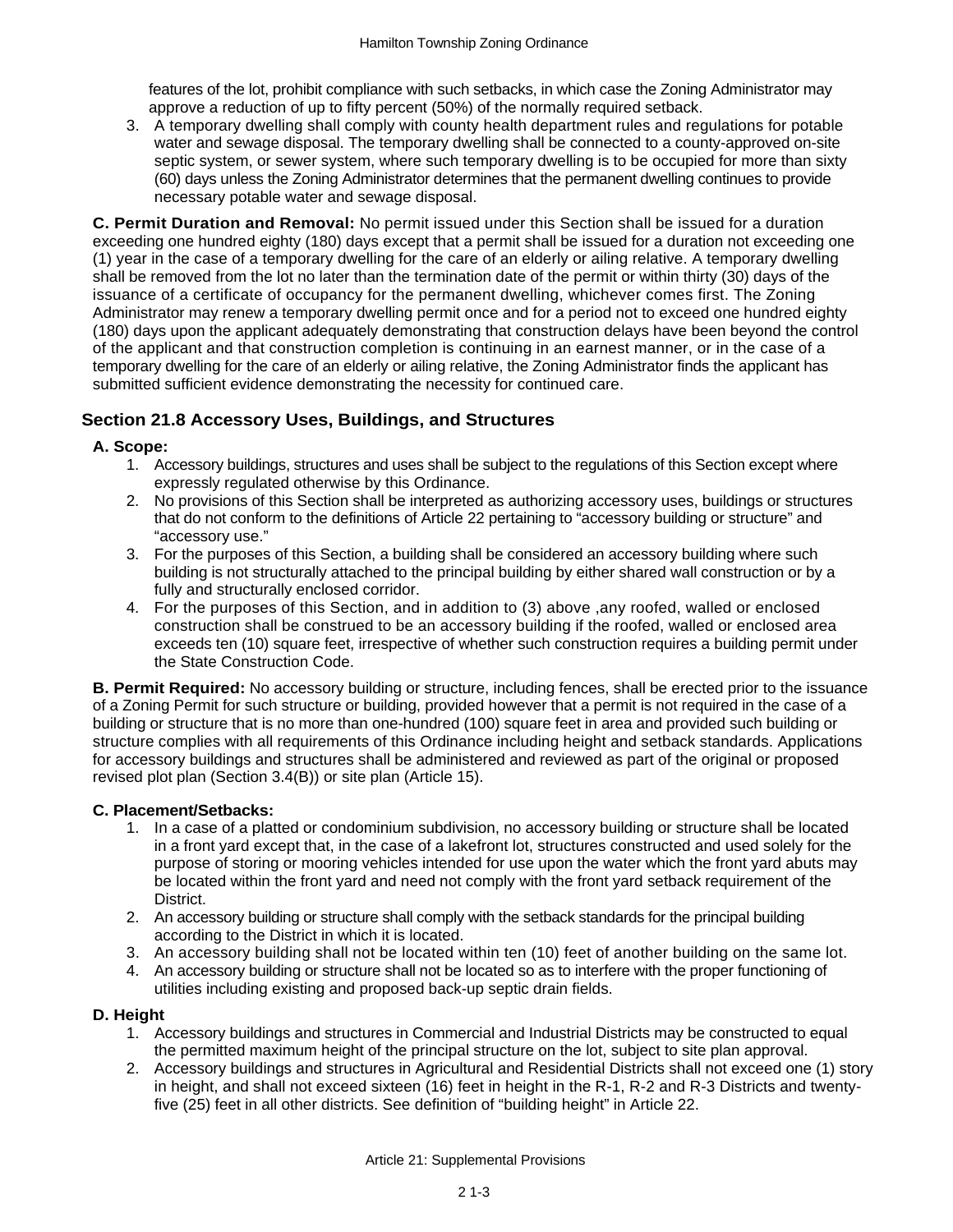### **E. Number, Area and Lot Coverage**

- 1. No accessory building or structure shall be erected that results in noncompliance with the lot coverage standards of Table 4-4 of Article 4.
- 2. No more than twenty-five percent (25%) of any yard shall be occupied by accessory buildings and structures except during the period when a temporary dwelling is present according to Section 21.7.
- 3. in the case of a lot used for single-family or two-family purposes, and irrespective of size or floor area, no more than two accessory buildings or other roofed structures shall be erected on a lot except that one additional such building or roofed structure may be erected for each whole ten (10) acres comprising the lot.
	- a. Gazebos and other roofed structures designed for outdoor seating or gathering, including play structures for children, shall not be included in the calculation of the number of such permitted buildings or roofed structures provided each roofed area does not exceed seventy (70) square feet in area and the total cumulative roofed area of all such buildings and structures does not exceed one hundred forty (140) square feet.

**F. Habitation of Accessory Buildings or Structures:** No accessory building or structure shall be used or occupied as a dwelling except as may be authorized pursuant to Section 21.7, Temporary Dwellings.

**G. Prior to a Principal Structure:** Accessory buildings and structures shall not be erected on a lot prior to the establishment of a principal structure except as may be authorized pursuant to Section 21.7, Temporary Dwellings, subject to the use by owner and approval by the Zoning Administrator.

**H. Materials/Construction:** Accessory buildings and roofed structures shall comply with the following construction standards irrespective of the size of such buildings and structures.

- a. An accessory building or structure shall include a minimum twenty-four (24) inch deep footing at all corners unless the Building Code establishes more stringent footing or foundation requirements.
- b. An accessory building or structure shall incorporate exterior materials commonly employed by the construction industry and which shall withstand local wind and other weather conditions, and which shall not be subject to rust, rot, or other degradation. In no case shall the exterior of an accessory building consist of cloth or other similar fabric, exposed wood, exposed plywood, exposed particle board, or wood scraps. No exterior surfaces shall be comprised of insulation or other materials not designed for and commonly considered as an exterior surface by the construction industry.
- c. All accessory buildings and structures shall be of the same or better construction workmanship as the principal building on the premises.

## **Section 21.9 Home Occupations**

- **A. Definitions:** For the purpose of this Section and Ordinance, the following phrases and definitions shall apply:
	- 1. Home Occupation: An occupation or profession conducted on the same lot as a dwelling, accessory to and incidental to the principal residential use of the premises, and complies with the standards of this Section.
		- **a.** Class 1 Home Occupation: A home occupation that is conducted entirely within a dwelling, including an attached garage, and complies with the provisions of this Section.
		- b. Class 2 Home Occupation: A home occupation that is conducted wholly or in part outdoors or in an accessory building and complies with the provisions of this Section. Examples of a Class 2 home occupation may include, but are not limited to, the use of a building accessory to a residence as an office of a contractor, as a storage facility for construction vehicles used in association with such business, or used to provide educational services such as crafts and music.

**B. Authorization:** The operating or conducting of a home occupation is permitted according to the regulations and standards of this Section.

- 1. Class 1 Home Occupation: A Class 1 Home Occupation is permitted as an accessory use to the principal residential use of a lot upon the issuance of a zoning permit, and shall comply with the standards of subsection (C) below.
- 2. Class 2 Home Occupation: A Class 2 Home Occupation is classified as a special land use and permitted in the A-1 and RR Districts only, and shall be subject to the provisions of Article 16 and the standards of subsection (C) below. A permit issued for such home occupation shall clearly delineate any conditions upon which such approval is granted. In addition to the information required by Article 16, an application for a Class 2 home occupation shall also include a detailed description of the character of the home occupation such as service or product offered; the number of full-time and part-time employees of the business and the frequency at which such employees will be present at the site; the type and frequency of vehicular traffic to be generated by the home occupation; the location of all parking, delivery and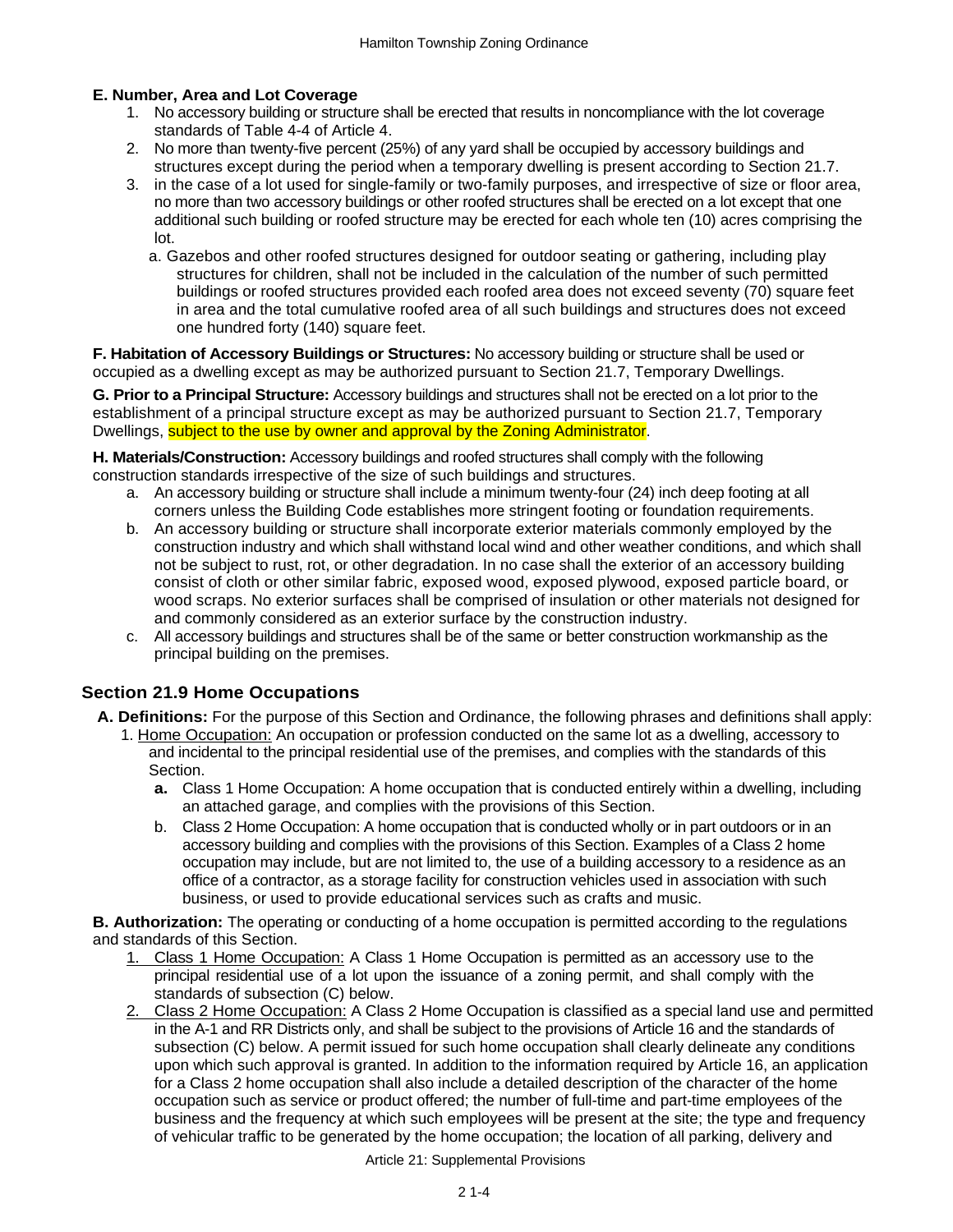storage areas; and proposed landscaping/screening in association with any outdoor area, including parking and storage areas, to minimize negative impacts on nearby properties.

- **C. Standards:** Class 1 and 2 home occupations shall comply with the following standards:
	- 1. The occupation shall be clearly secondary and incidental to the use of the dwelling as a place of residence, and shall not result in a change to the essential residential character of the premises including both the dwelling and yard areas. The dwelling shall have no exterior evidence of the home occupation except for a sign as permitted by Article 10.
	- 2. The occupation shall not produce any noise, odors, vibration, fumes or smoke detectable to normal sensory perception beyond the lot lines. No equipment or process shall be used which creates electrical interference in any radio, television, or communication receivers off the premises, or cause fluctuations in line voltage off the premises.
	- 3. A resident of the dwelling on the lot shall be actively and personally engaged in and be responsible for all home occupation operations.
	- 4. The home occupation shall not involve the use or storage of explosive, flammable, or otherwise hazardous materials and waste not otherwise of a customary household nature, except as may be authorized in the case of a Class 2 home occupation. Refuse generated by the occupation shall be safely and properly disposed of.
	- 5. A Class 1 home occupation shall not occupy an area greater than thirty percent (30%) of the gross floor area of the dwelling including the basement. A Class 2 home occupation shall not occupy an area of an accessory building greater than the gross first floor area of the dwelling.
	- 6. In the case of a Class 1 home occupation, no more than one (1) employee shall be present on the premises during the ordinary course of business, excluding employees residing in the dwelling. In the case of a Class 2 home occupation, no more than two (2) employees shall be present on the premises during the ordinary course of business excluding employees residing in the dwelling. This provision shall not prohibit the arrival of up to two (2) additional employees to the premises for the purpose of receiving daily instructions for work to be performed elsewhere, and there is compliance with subsection (7) below.
	- 7. All traffic to and from the home occupation shall not result in more than ten (10) pedestrian or vehicular arrivals during the daily course of business, including those by customers, salesmen, delivery persons, or other business visitors.
	- 8. No portion of a Class 1 home occupation shall be located outdoors including the storage of equipment and materials. No portion of a Class 2 home occupation shall be located outdoors except as may be expressly authorized as part of an approved site plan, where the site plan approving body determines adequate screening measures are to be in place to minimize its visual and audial impacts on nearby roads and lots.

## **Section 21.10 Prohibited Vehicles**

Under no conditions shall a tow-truck, semi-tractor or trailer, sand and gravel hauling truck, bulldozer, and grader, or any other vehicle exceeding twenty-five (25) feet in length, fifteen (15) feet in height, or a gross vehicle weight rating of 10,000 pounds, but excluding recreational vehicles, be maintained or stored, temporarily or permanently, in a Residential District unless upon a lot currently under construction and such construction requires the use of such vehicles, or such vehicles are otherwise part of an approved home occupation. This subsection (1) shall not prohibit the parking or storing of agricultural vehicles and machinery on a lot devoted to agriculture for which the vehicles and/or machinery is used, nor shall this provision prohibit the storing of buses for school or church use on lots or parcels upon which the school or church is located. Nothing in this Section shall be construed to prohibit the temporary parking of Clare County Road Commission vehicles as part of typical maintenance and construction activities.

## **Section 21.11 Residential Outdoor Living Areas (Patios, Decks, Porches, Etc.)**

**A. Definition:** For the purpose of this Section, "residential outdoor living area" shall be defined as an area designed or used for outdoor gathering, lounging, dining, and/or similar use, in association with a dwelling, constructed of wood, concrete, brick, stone, or similar surface. An outdoor living area may be commonly referred to as a terrace, patio, deck, or porch.

**B. Standards:** Outdoor living areas shall comply with the setback requirements of the District in which the dwelling is located except that an outdoor living area may be set back a minimum distance of three (3) feet from a side or rear lot line when there is compliance with all of the following conditions:

- 1. The outdoor living area is unroofed and unenclosed.
- 2. The outdoor living area includes no wall or other similar vertical feature designed to or to have the effect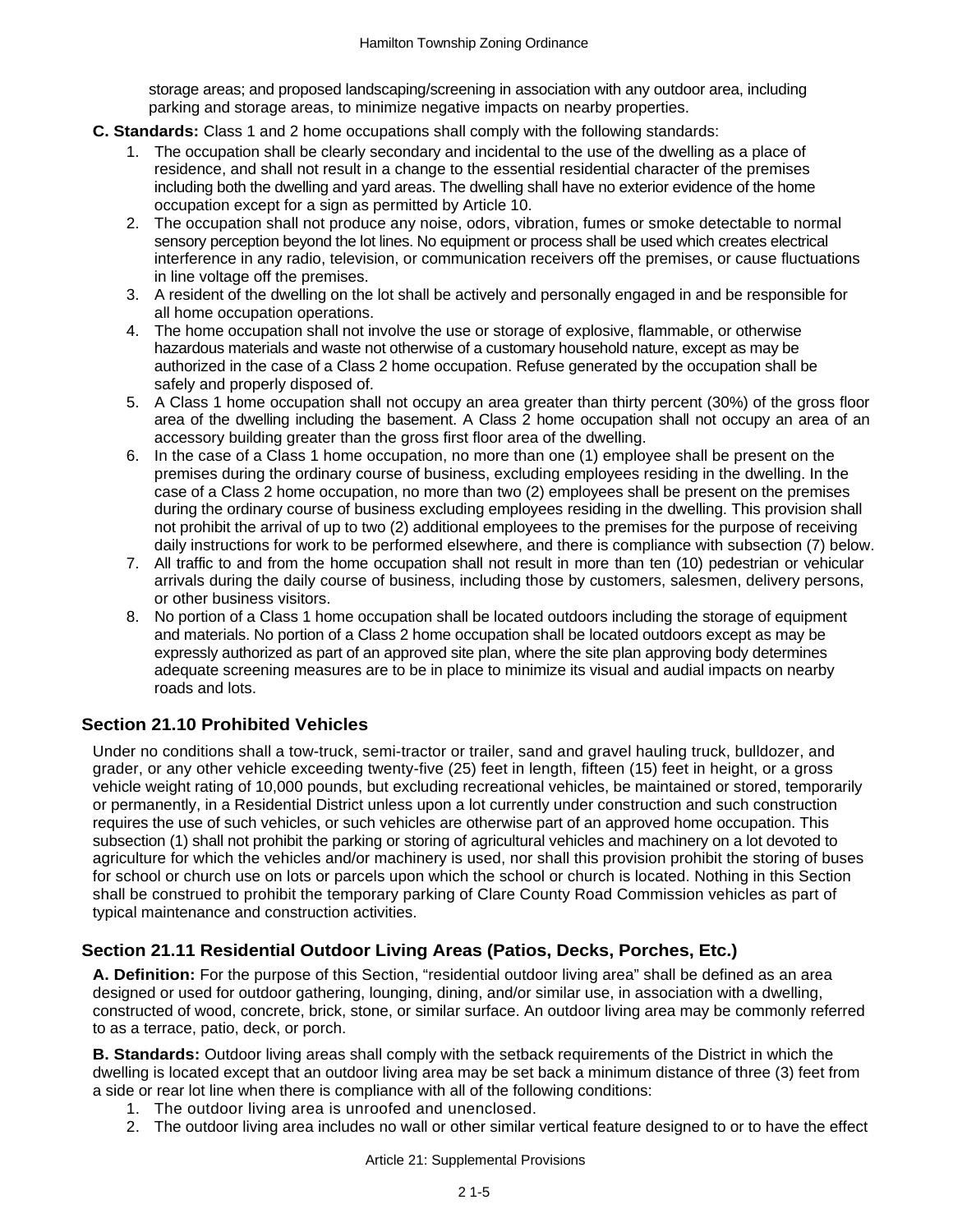Hamilton Township Zoning Ordinance of screening views to or from such outdoor living area.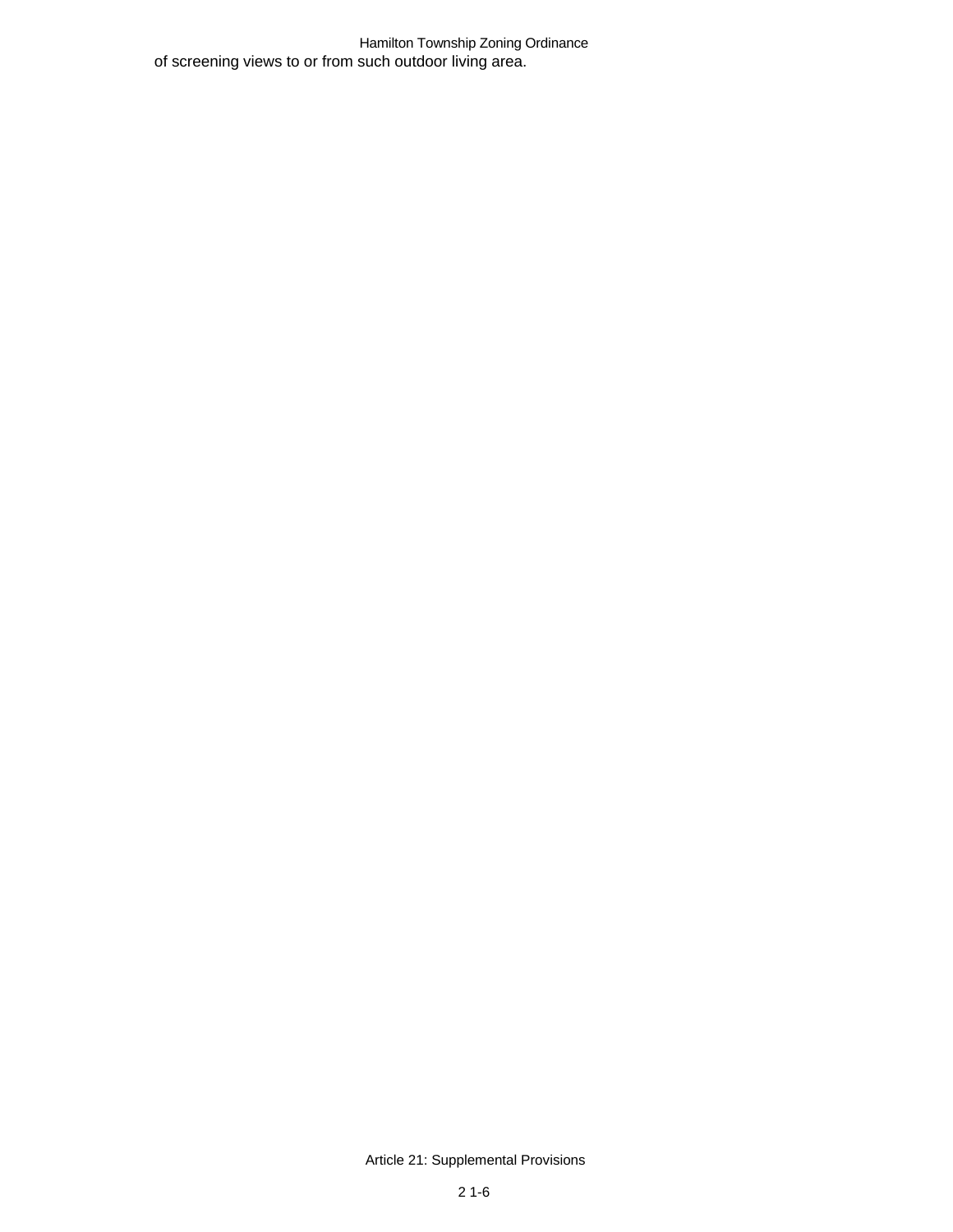- 3. The outdoor living area has a walking surface no greater than eighteen (18) inches above the ground elevation of the portions of the side and rear lot line most proximate to the outdoor living area.
- 4. No fixed feature of an outdoor living area, including railings, shall exceed thirty-six inches (36") in height above the surface of such outdoor living area.
- 5. Any footings to support the outdoor living area shall be fully below the ground surface or otherwise not visible from adjacent lots.

## **Section 21.12 Shoreline Stabilization**

**A. Definition:** For the purpose of this Section 21.12, "shoreline" shall be defined as the strip of land between the ordinary high water mark of any river or stream, or pond or lake in excess of twenty (20) acres in surface area, and ten (10) feet inland from such ordinary high water mark.

**B. Requirements:** The alteration of a shoreline is prohibited except where a zoning permit is issued by the Zoning Administrator upon finding that the following conditions have been met:

- 1. The applicant has submitted satisfactory evidence demonstrating the need for such shoreline alteration to stabilize erosion.
- 2. The applicant has submitted satisfactory evidence demonstrating that all permits and approvals have been obtained from the MDNRE and all other pertinent bodies.
- 3. The stabilization is to be constructed of loose rock rip rap (6" average, 10" maximum diameter size) and geo-textile cloth or similar material may be used to stabilize the underlying surface. Coir fabric rolls may be used, along with native vegetation in conjunction with rock rip rap. Concrete, mortar, vinyl, wood or metal of any kind are prohibited. Except where the MDNRE requires or recommends otherwise, the slope of the rock shall approximate the same incline as the pre-existing shoreline.
- 4. A zoning permit may be issued by the Zoning Administrator for alterations that are not in compliance with the standards of subsection (B)(3) upon finding:
	- a. The property use is a publicly owned entity such as a marina, park, dam or bridge.
	- b. The site plan approving body finds that the application of such standards to the proposed use is not practical and there exists satisfactory alternative measures to effectively ensure stabilization.
	- c. The Michigan Department of Environmental Quality recommends and approves the installation of the proposed alternative shoreline protection.

## **Section 21.13 Keeping of Animals as Accessory Residential Use**

**A. Definitions:** For the purpose of this Section, the following phrases shall have the following definitions:

- 1. "Vicious animal" shall be defined as any animal that attacks, bites, or injures human beings or domesticated animals without adequate provocation, or which because of temperament, conditioning, or training, has a known propensity to attack, bite, or injure human beings or domesticated animals.
- 2. "Household pets" shall be defined to include dogs, cats, fish, birds, hamsters and other types of animals commonly maintained in a residence.
- 3. "Large livestock" shall be defined as horses, ponies, cattle, and other livestock that can be reasonably expected to grow to a weight greater than (300) pounds upon reaching maturity.
- 4. "Medium livestock" shall be defined as sheep, goats, ostrich, swine, and other livestock that can be reasonably expected to grow to a weight of between forty (40) and three hundred (300) pounds upon reaching maturity.
- 5. "Small livestock" shall be defined as rabbits, chickens, fowl, mink, sable, fox, and other livestock that can be reasonably expected to grow to a weight of less than forty (40) pounds upon reaching maturity.

**B. Keeping of Vicious Animals:** No vicious animal shall be kept permanently or temporarily in any District.

**C. Keeping of Household Pets:** The keeping of household pets as an accessory use in association with any residentially-used lot is permitted provided such activities do not constitute a kennel as defined in this Ordinance, unless approval for such kennel has been granted pursuant to this Ordinance.

**D. Keeping of Livestock:** The keeping of livestock as an accessory use to the principal residential use of a lot shall be permitted in the A-1, RR and R-1 Districts provided such keeping of livestock is in compliance with the regulations of this Section. This subsection (D) shall apply only to the keeping of livestock as accessory to the principal residential use of a lot, including private stables, and shall not apply to a farm.

- Small Livestock: The keeping of small livestock shall occur only on parcels of one (1) acre or greater,
	- but in no case shall such livestock be kept within a platted subdivision or site condominium.
- 2. Medium Livestock:
	- a. The keeping of medium livestock shall occur only on parcels of two (2) acres or greater but in no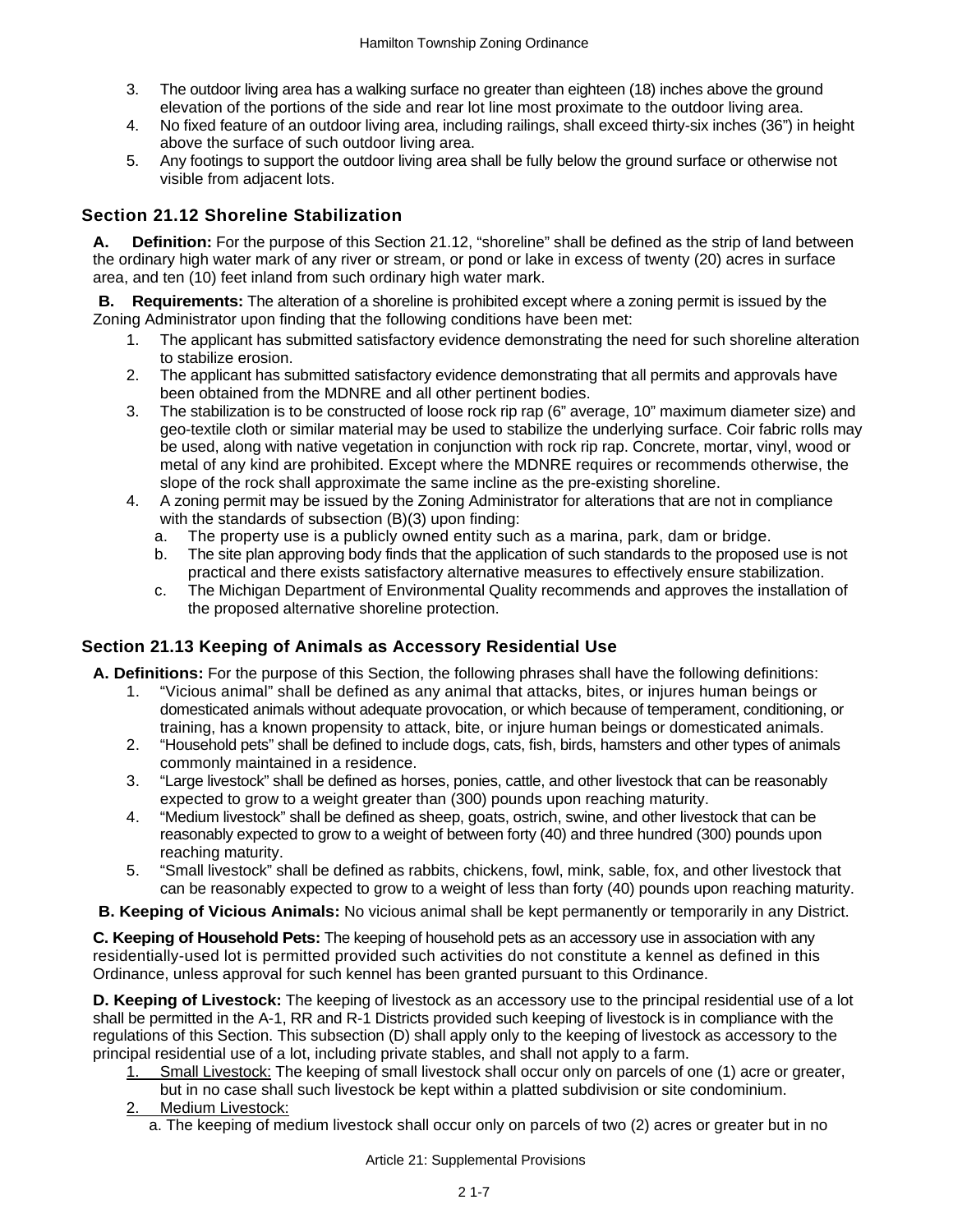Hamilton Township Zoning Ordinance case shall such livestock be kept within a platted subdivision or site condominium.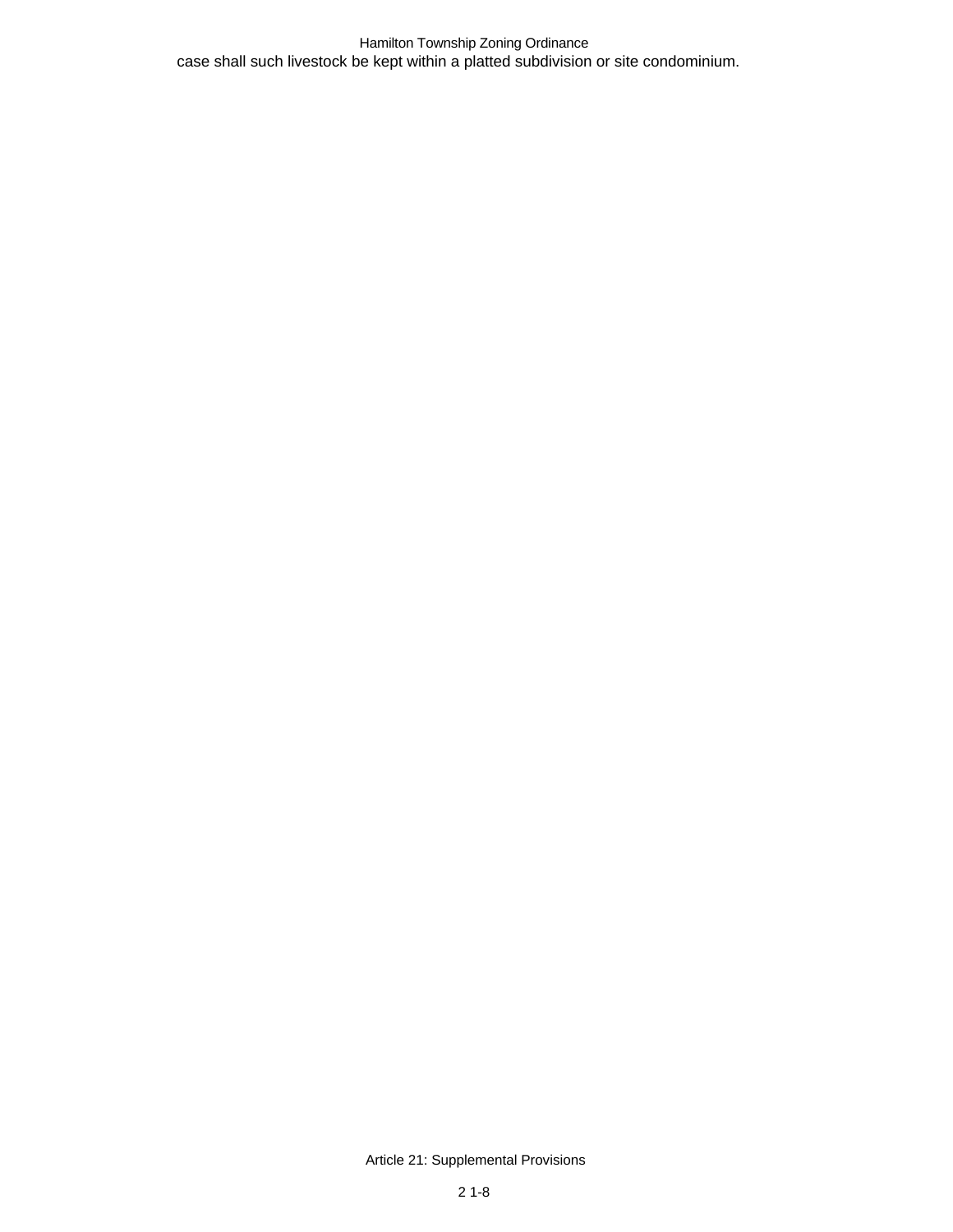- b. At no time shall the density of such livestock exceed one (1) animal per one-half acre comprising the parcel.
- 3. Large Livestock:
	- a. The keeping of large livestock shall occur only on parcels of five (5) acres or greater but in no case shall such livestock be kept within a platted subdivision or site condominium.
	- b. At no time shall the density of such livestock exceed one (1) animal for the first five (5) acres and one (1) animal per each additional acre comprising the parcel.
- 4. Regulations Applicable to All Livestock:
	- a. Livestock shall be managed by the occupants of the premises, and shall be maintained in a healthy condition.
	- b. Any building or structure housing livestock shall be set back no less than fifty (50) feet from a lot line.
	- c. Newly born horses, cows, donkeys, mules and other animals that exceed forty pounds (40 lbs.) in weight at birth may be maintained on said parcel for up to six (6) months irrespective of whether such maintenance would increase the permitted number of animals beyond the animal density limitations of this Section. Newly born animals that do not exceed forty pounds (40 lbs.) in weight at birth may be maintained on said parcel for no more than sixty (60) days if such maintenance would increase the permitted number of animals beyond the animal density limitations of this Section.
	- d. All livestock shall be completely enclosed by a fence of adequate height, design and construction to contain the animals.
	- e. The retention or storage of animal waste shall be managed so as not to create a nuisance due to odors or by other means, and in no case shall the storage of animal waste occur within one hundred fifty (150) feet of a lot line.
	- f. No living quarters shall be located in any stable.
	- g. The facility shall be constructed and maintained so that dust and drainage from a stable or other animal containment area shall not create a nuisance or hazard to adjoining property or uses.

## **Section 21.14 Roadside Stands**

Roadside stands shall comply with the most current Generally Accepted Agricultural Management Practices as published by the Michigan Agriculture Commission.

## **Section 21.15 Fences and Walls**

**A. Residential:** Fences and walls in association with single family and two-family dwellings shall comply with the following standards:

- 1. No fence or wall exceeding six feet (6') in height shall be erected in a side or rear yard.
- 2. No fence or wall exceeding three feet (3') in height shall be erected in a front yard of a lot in a platted subdivisions or site condominium.
- 3. A fence or wall exceeding three feet (3') in height, but no greater than six feet (6') in height, may be erected in a front yard of a lot outside of a platted subdivision or site condominium provided such fence meets the following standards:
	- a. The fence is set back from all road right-of-way lines a minimum distance equal to one-half the distance from the dwelling to such line but no greater than one-hundred (100) feet and no less than fifty (50) feet., and such fence does not extend across the width of the lot by more than fifty percent (50%) of the lot width dimension.
	- b. Such fence may extend across the width of the lot by more than fifty percent (50%) of the lot width dimension provided it is set back from all road right-of-way lines a minimum distance of onehundred fifty (150) feet.
- 4. In addition to the limitations of subsection (2) and (3) above, no portion of a fence or wall in the front yard of a waterfront lot in a Residential District, the front yard being the yard adjacent to the water, shall extend into the front yard a distance greater than twenty (20) feet unless the height of the portion of the fence that exceeds this twenty (20) foot limitation shall not exceed three (3) feet and shall not be within twenty (20) feet of the ordinary high water mark.
	- a. Subsection (4) above shall not prohibit the erection of a fence or wall on a waterfront lot of up to six (6) feet in height, along any lot line that also serves as a public road right-of-way line, where such road right-of-way terminates at the water's edge. Such a fence shall not extend closer than twenty (20) feet to the ordinary high water mark.
- 5. In the case where a proposed fence or wall is within forty (40) feet of a dwelling on an abutting lot, the finished side of the fence or wall shall face the abutting lot.
- 6. Fences and walls with barbs, spikes, nails, or other sharp or electrified devices shall be prohibited.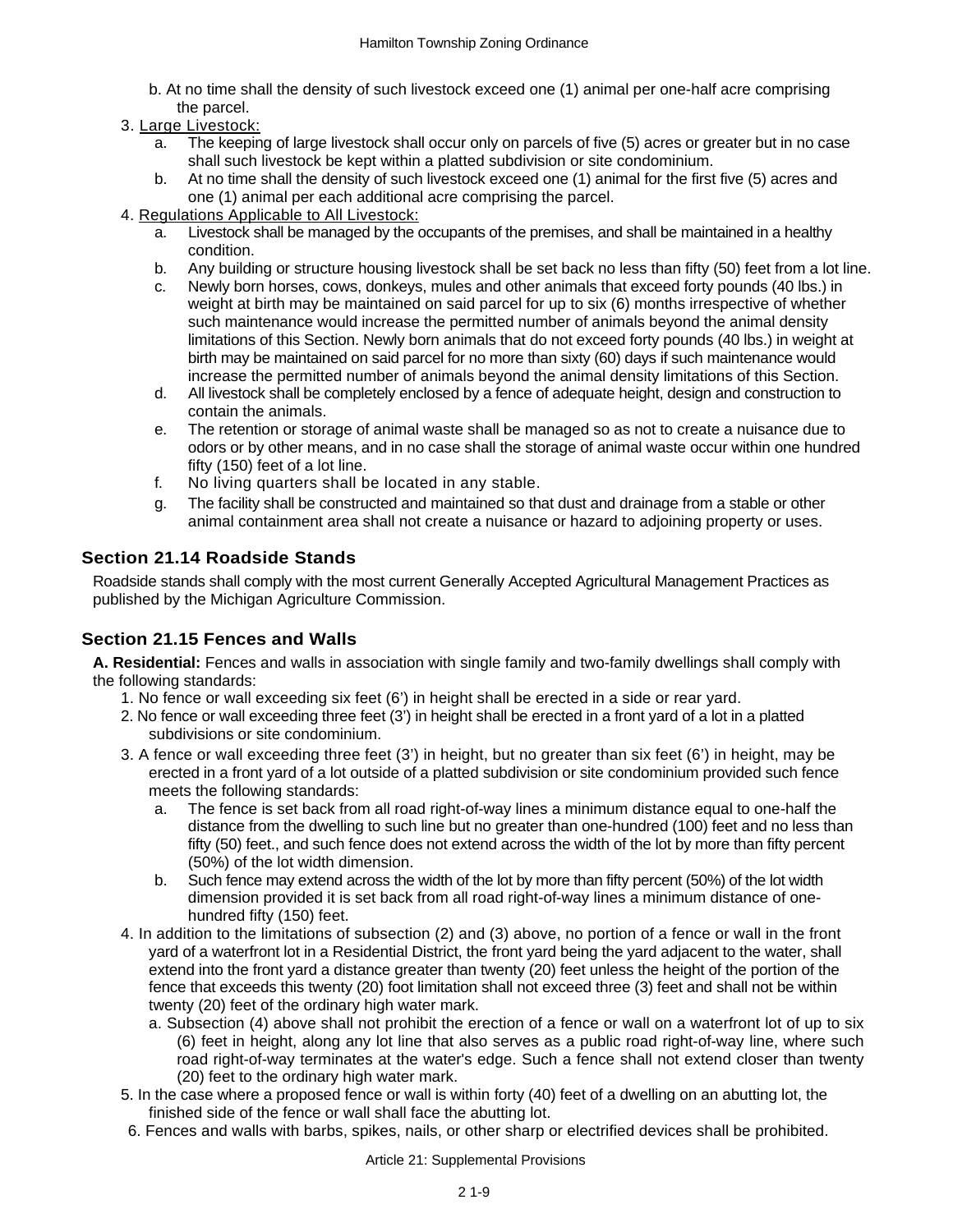Hamilton Township Zoning Ordinance 7. Fences and walls shall not be subject to setback requirements.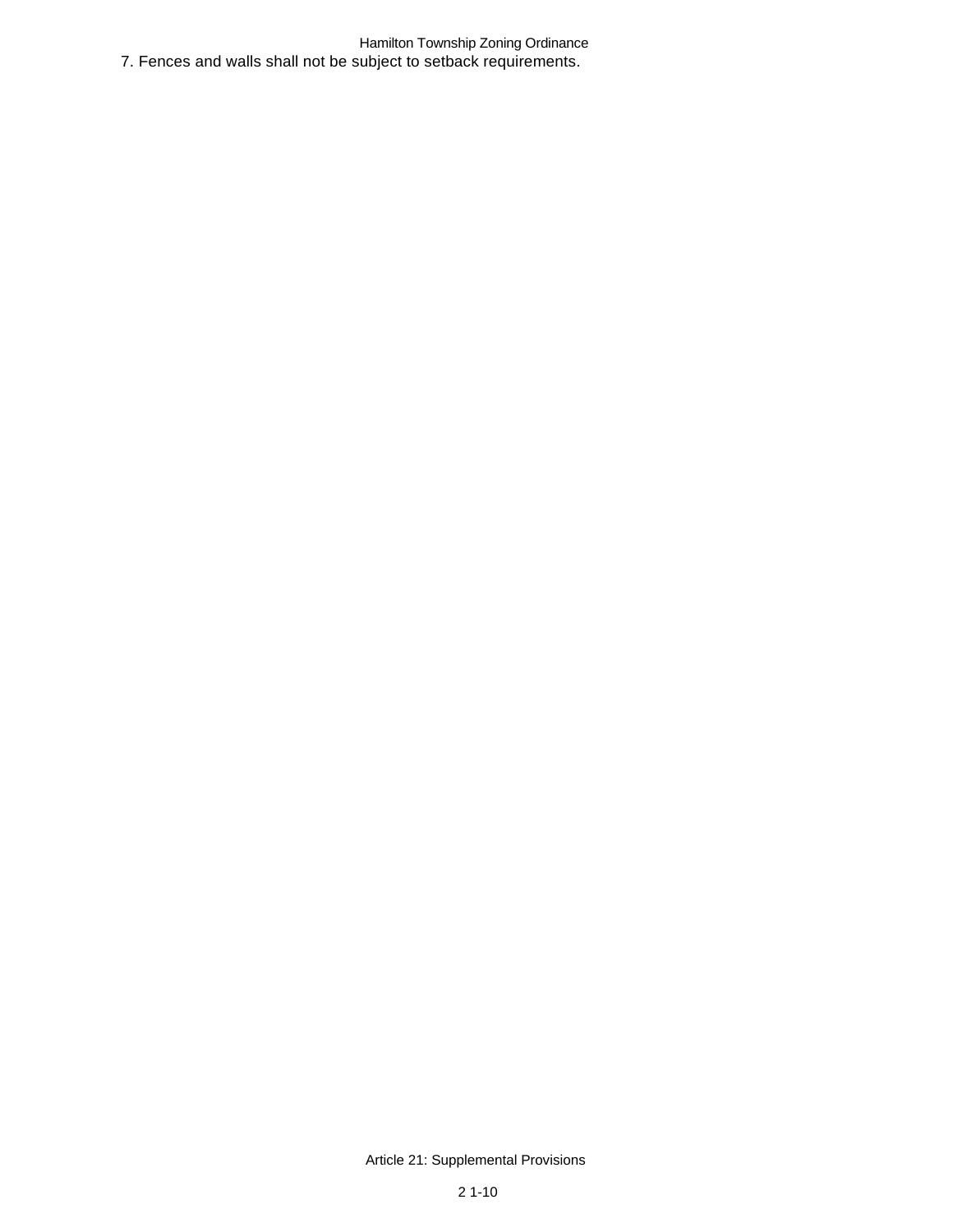- 8. No fence or wall shall be erected along or near a road in such a manner as to obstruct safe, free and clear vision of oncoming traffic or vehicles attempting to access such road or negotiate movement through an intersection.
- 9. Fences and walls shall be constructed of materials designed and intended for such purposes. In no case shall a fence or wall be constructed of tires, vehicle parts, rotting lumber, pallets, glare-producing materials, trash or any materials capable of providing habitat for pests or vermin.
- 10. All fencing and walls shall be maintained in good exterior and structural condition.

**B. Commercial, Industrial, Public, Institutional and Other Uses:** The location, height and character of all fences and walls proposed as part of the commercial, industrial, public and/or institutional use of a lot, or any other use of a lot requiring site plan approval pursuant to Article 15, shall be reviewed according to the site plan review provisions of Article 15.

## **Section 21.16 Outdoor Residential Swimming Pools**

**A. Permit/Application:** No outdoor swimming pool on a residentially-used lot shall be erected prior to the issuance of a zoning permit from the Zoning Administrator, and the necessary building permits from the Building Inspector. Application for a zoning permit shall be made to the Zoning Administrator on a form for such purpose, and shall be accompanied by a plot plan (Section 4.4(B)) that identifies the location of the pool, pool decks, adjacent buildings, fencing, and gates.

#### **B. Standards**

- 1. No pool or pool fencing shall be located in a front yard.
- 2. Pools shall comply with the minimum side and rear yard setbacks for the dwelling, as measured from the interior wall surface. Pool deck areas shall comply with Section 21.11.
- 3. No pool shall be located under electrical wires and similar utility devices.
- 4. All swimming pools shall be designed, constructed and maintained in compliance with all building codes and the rules and regulations of county and state health departments, including fencing and other safety measures.
- 5. No swimming pool shall be occupied prior to receiving approval from the Building Inspector.

### **Section 21.17 Outdoor Display, Sales and Storage**

**A. Definition of Materials and Products:** For the purpose of this Section, "materials and products" shall include lumber piles, crates, boxes, building materials, discarded materials, trash, junk, and similar items; finished or partially finished items intended for subsequent use or sale including pipes, logs, fire wood, and figurines; and motor vehicles, items intended for tow, landscape supply materials, and other items customarily requiring outdoor storage.

**B. Commercial Display and Sales:** Outdoor display or sales of materials and products in association with a commercial or industrial use is prohibited except where expressly authorized pursuant to an approved site plan. Such display or sales area shall not extend into a required setback for the principal building according to Table 4-4. The maximum permitted outdoor display or sales area shall be ten percent (10%) of the use's indoor retail sales floor area except that this limitation shall not apply to the display and sales of plant nursery stock, motor vehicles, items intended for tow, or other items customarily requiring outdoor display.

**C. Commercial and Industrial Storage:** The outdoor storage of materials and products in association with a commercial or industrial use, not otherwise comprising outdoor display and sales as determined by the site plan approving body, is prohibited except where the site plan approving body finds that proposed screening or enclosure of such storage area adequately minimizes negative impacts upon existing and planned surrounding land uses. Such enclosure or screen shall be subject to site plan approval. No outdoor storage of materials and products shall be located in a front yard.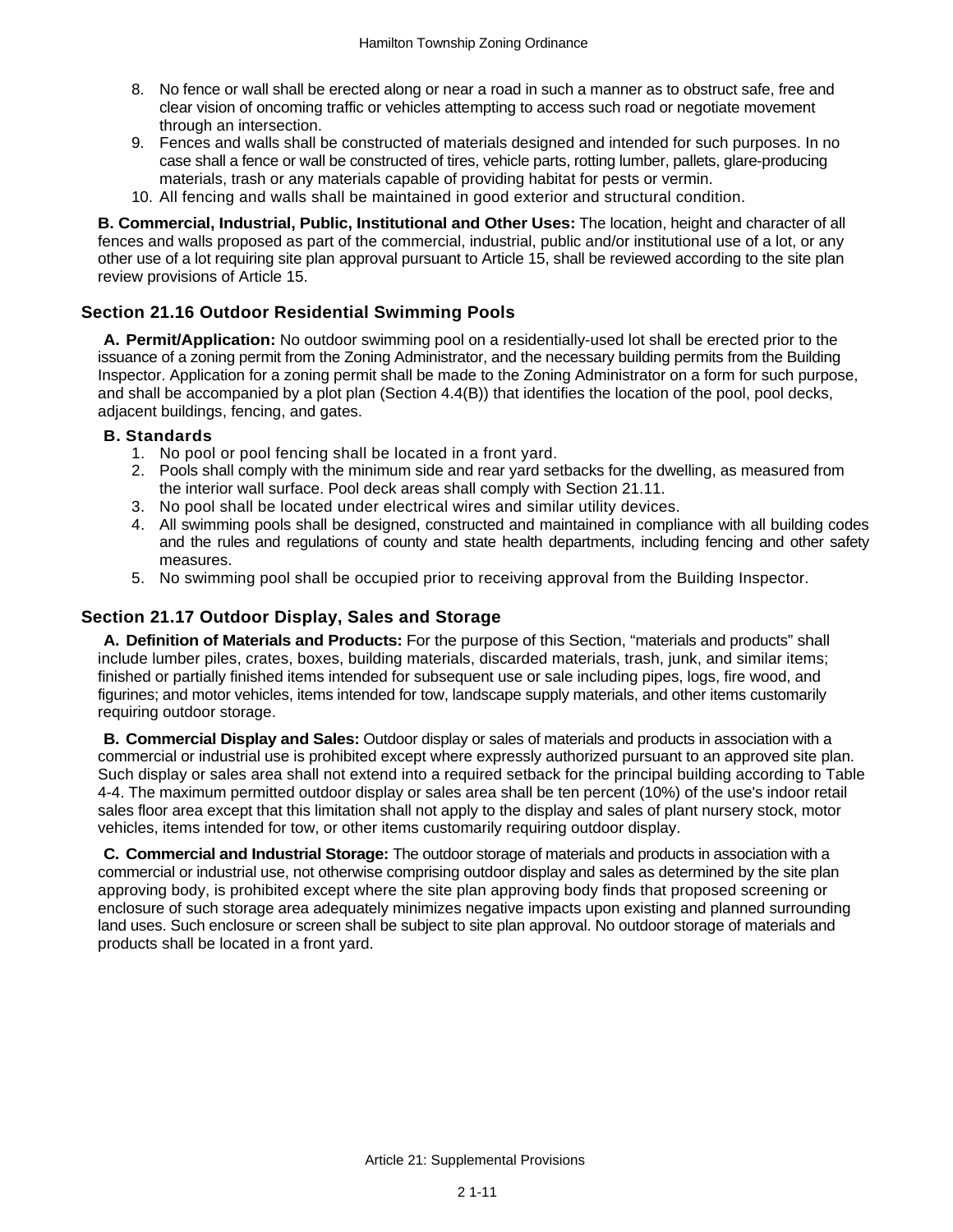## **Section 21.18 Site Condominiums**

**A. Intent:** The intent of this Section is to provide regulatory standards for site condominium projects similar to those required for projects developed under other forms of ownership. This section is not intended to prohibit or treat proposed or existing condominium projects different than similar projects developed under another form of ownership.

**B. Applicability of District Regulations:** A site condominium project, including single family detached units, shall comply with all standards of the district within which it is located including use, setback, height, lot coverage, lot area, and lot width requirements, and all other provisions of this Ordinance. A condominium unit in a site condominium is that portion of the project intended to function generally similar to a platted subdivision lot and shall comply with the use, setback, height, lot coverage, lot area, and lot width requirements of the District within which it is located and all other provisions of this Ordinance.

### **C. Review and Approval Procedures:**

- 1. Zoning Permit Required: No grading or any other form of construction shall be initiated for a site condominium prior to the approval of a final site plan and issuance of a zoning permit. The future erection of any dwelling or other structure or building in the site condominium, not expressly approved as part of the final site plan, shall require an additional zoning permit prior to erection.
- 2. Site Plan Approval Required: The issuance of a zoning permit shall require the submittal and approval of a preliminary and final site plan pursuant to Article 15, Site Plan Review, and master deed and bylaw documents.
	- a. In addition to the preliminary and final site plan information required by Article 15, the applicant shall also submit information constituting a condominium subdivision plan, including the size, location, area, width, and boundaries of each condominium unit; building locations; the nature, location, and approximate size of common elements; and other information required by Section 66 of Michigan Public Act 59 of 1978, as amended.
- 3. Master Deed/Bylaws Approval Required: The applicant shall include as part of the Zoning Permit application a copy of the proposed master deed and bylaws. These shall be reviewed for compliance with Township ordinances and to ensure that an assessment mechanism has been included to guarantee adequate funding for maintenance of all common elements. The common area funding responsibility of the association shall include any necessary drainage-ways and the cost to periodically clean out such drainage ways to keep them functioning as intended in the approved plans. The master deed shall clearly state the responsibility of the owner and co-owners and shall state that all amendments to the master deed must conform to Township, County, and state laws and regulations. The Master Deed shall also include any variances granted by Township, County, or State authorities and include a hold harmless clause from these variances. All provisions of the condominium subdivision plan that are approved by the Township Board shall be incorporated, as approved, in the master deed for the condominium subdivision.
- 4. Issuance of Zoning Permit: Upon approval of the final site plan, by-laws and master deed, the applicant shall furnish the Zoning Administrator a copy of the final bylaws and master deed, and a copy of the approved site plan. Upon the satisfactory submittal of these documents, the Zoning Administrator shall issue a zoning permit.
- 5. Changes: Any changes to an approved site condominium including changes in the by-laws, master deed, or site plan, including changes in lot line or road configuration and the addition or relocation of buildings, shall require approval by the Planning Commission prior to such change.

**D. Building Permit:** No building shall be erected prior to the issuance of a zoning permit by the Zoning Administrator, and a building permit by the Building Inspector.

**E. Utilities:** The site condominium shall provide for dedication of easements to the appropriate public agencies for the purposes of construction, operation, maintenance, inspection, repair, alteration, replacement and/or removal of pipelines, conduits, mains and other installations of a similar character for the purpose of providing public utility services, including conveyance of sewage, potable water and storm water runoff across, through and under the property subject to said easement, and excavation and refilling of ditches and trenches necessary for the location of such installations.

**F. Roads:** All roads within a site condominium shall be designed and constructed in conformance with the standards of the Clare County Road Commission unless otherwise approved for private road construction pursuant to this Ordinance.

**G. As-Built Plan and Occupancy:** Submission of as-built plans of a condominium subdivision is required. The Township Board may allow occupancy of the project before all required improvements are installed provided that a financial performance guarantee is posted pursuant to Section 3.6.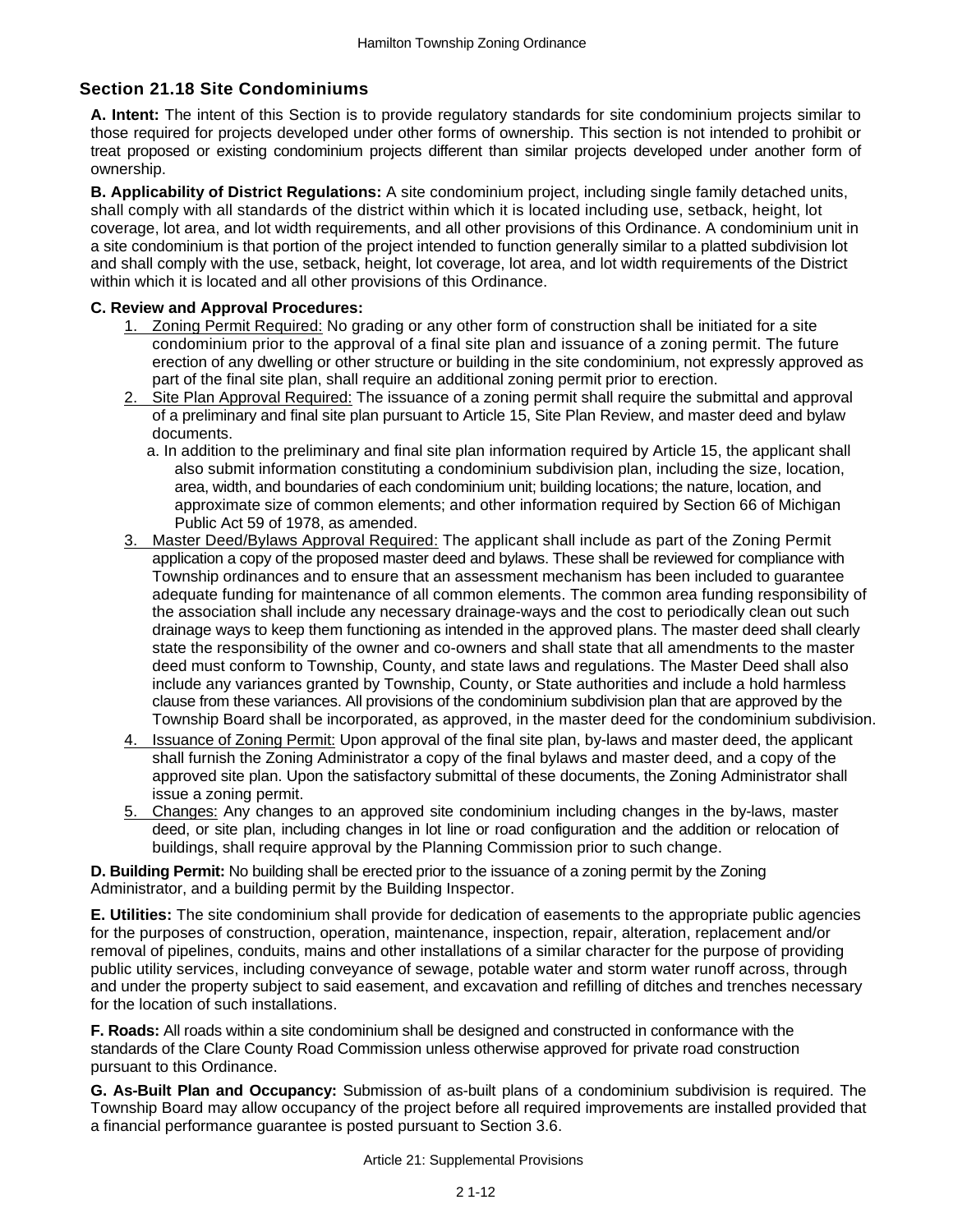**H. Monuments:** All condominium units that are building sites shall be marked with monuments as if such units were lots within a platted subdivision, and such monuments shall comply with the requirements of the P.A. 591 of 1996, the Land Division Act, as amended.

### **Section 21.19 Outdoor Furnaces**

**A. Outdoor Furnace Defined**: For the purpose of this Section and Ordinance, "outdoor furnace" shall be defined as an accessory structure or appliance intended not to be located within a building occupied by humans or domestic animals, which is designed for heating spaces or liquids within such occupied buildings through the burning of fuel.

**B. Approval Procedure**: Outdoor furnaces are classified as an accessory structure and shall be subject to Zoning Administrator approval according to Section 2.4. The Zoning Administrator shall issue a zoning permit for such furnace upon finding that the application complies with the standards and regulations of this Section and Ordinance.

- **C. Standards**: An outdoor furnace shall be installed and used only in accordance with the following provisions:
	- 1. Construction: An outdoor furnace shall comply with all building codes of the Township and all other regulations and requirements of county, state and federal agencies. An outdoor furnace shall meet the manufacture's specification for erection and operation and shall exceed such specifications where local codes, state or federal regulations require so
	- 2. Lot Area, Yards and Setbacks: An outdoor furnace shall be located on a lot of no less than one (1) acre in area and shall not be located in a front yard. No outdoor furnace shall be located within fifty feet (50') of a lot line.
	- 3. Chimney Height: The furnace shall have a chimney that meets manufacturer's specifications.
	- 4. Fuel: No outdoor furnace shall rely on any fuel except wood, wood pellets, corn, and agricultural seeds, provided such materials include no additives such as paints, varnishes, preservatives, resins, and glues. For clarification purposes, prohibited fuels include, but are not limited to, rubbish or garbage including but not limited to food wastes, food wraps, packaging, animal carcasses or waste, paint or painted materials furniture, composite shingles, construction or demolition debris or other household or business wastes, asphalt and products containing asphalt; plywood, composite wood or pressure treated woods; any plastic material including but not limited to nylon, PVC, polystyrene or urethane foam, and synthetic fabrics, plastic films and plastic containers; rubber including tires and synthetic rubber-like products, and newspaper, corrugated cardboard, container board, office paper and other similar materials. This provision shall not prohibit the burning of other fuel not otherwise prohibited above, as may be specified by the manufacturer.

## **Section 21.20 Farm-Based Biofuel Production Facilities**

**A. Definitions:** For the purpose of this Section, the following terms and phrases shall have the following meanings:

- 1. Biofuel: Any renewable fuel product, whether solid, liquid, or gas, that is derived from recently living organisms or their metabolic by-products and meets applicable quality standards, including, but not limited to, ethanol and biodiesel. Biofuel does not include methane or any other fuel product from an anaerobic digester.
- 2. Ethanol: A substance that meets the ASTM international standard in effect on July 19, 2011 as the D-4806 specification for denatured fuel grade ethanol for blending with gasoline.
- 3. Farm: That term as defined in section 2 of the Michigan Right to Farm Act, 1981 PA 93, MCL 286.472.
- 4. Proof gallon: That term as defined in 27 CFR 19.907.

**B. Production Facilities Classified as "Accessory Uses":** A biofuel production facility located on a farm with an annual production capacity of not more than 100,000 gallons of biofuel, is classified as an "accessory use" and is not subject to special land use approval, provided all of the following requirements are met:

- 1. The biofuel production facility is located not less than 100 feet from the boundary of any contiguous property under different ownership than the property on which the biofuel production facility is located and meets all other applicable setback requirements of this Ordinance.
- 2. On an annual basis, not less than 75% of the feedstock for the biofuel production facility is produced on the farm where the biofuel production facility is located, and not less than 75% of the biofuel or another product or by-product produced by the biofuel production facility is used on that farm.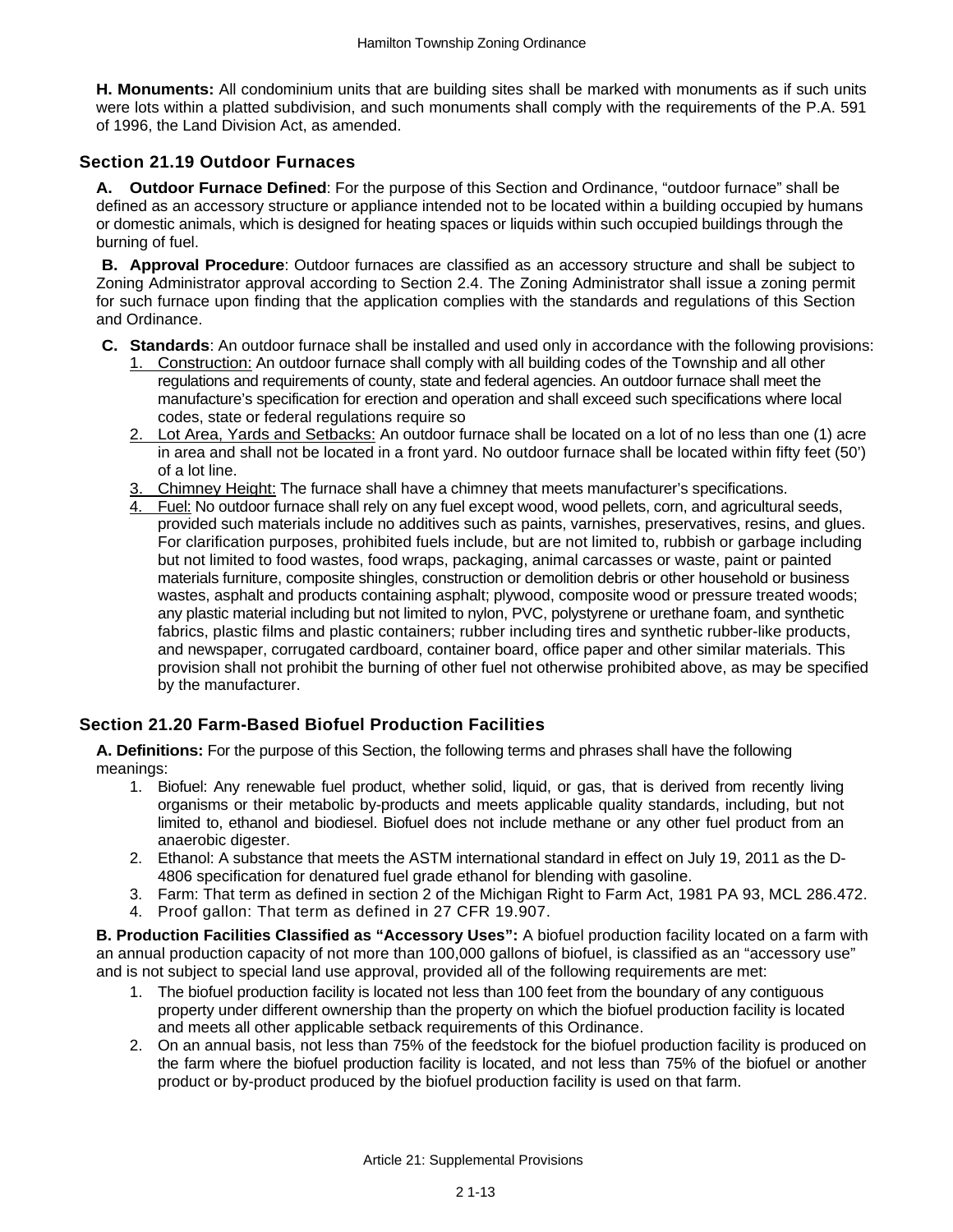### **C. Production Facilities Classified as "Special Land Uses":**

- 1. A biofuel production facility located on a farm with an annual production capacity of not more than 100,000 gallons of biofuel is classified as a "special land use" if the facility meets the requirements of subsection (B)(1) but that does not meet the requirements of subsection (B)(2).
- 2. A biofuel production facility located on a farm with an annual production capacity of more than 100,000 gallons but not more than 500,000 gallons of biofuel, is classified as a "special land use" if the facility meets the requirements of subsection (B)(1).

**D. Application Requirements:** An application for special land use approval for a biofuel production facility described in subsection (C) shall include the required information according to Article XIX in addition to the following:

- 1. A description of the process to be used to produce biofuel.
- 2. The number of gallons of biofuel anticipated to be produced annually.
- 3. An emergency access and fire protection plan that has been reviewed and approved by the appropriate responding police and fire departments.
- 4. For an ethanol production facility that will produce more than 10,000 proof gallons annually, completed United States department of the treasury, alcohol and tobacco tax and trade bureau, forms 5000.29 (environmental information) and 5000.30 (supplemental information on water quality considerations under 33 USC 1341(a)), or successor forms, required to implement regulations under the national environmental policy act of 1969, 42 USC 4321 to 4347, and the federal water pollution control act, 33 USC 1251 to 1387.
- 5. Information that demonstrates that the biofuel production facility will comply with the requirements of subsections (2) and (5).
- 6. Any additional information requested by the Planning Commission and relevant to compliance with this Ordinance.

**E. Special Land Use Public Hearing:** The Township shall hold a hearing on a special land use application for a biofuel production facility under subsection (C) not more than 60 days after the application is filed.

**F. Special Land Use Conditional Approval:** Special land use approval of a biofuel production facility described in subsection (C) shall be made expressly conditional on the facility meeting all of the following requirements before the facility begins operation and no additional requirements:

- 1. Buildings, facilities, and equipment used in the production or storage of biofuel comply with local, state, and federal laws.
- 2. The owner or operator of the biofuel production facility provides the local unit of government with proof that all necessary approvals have been obtained from the department of environmental quality and other state and federal agencies that are involved in permitting any of the following aspects of biofuel production:
	- a. Air pollution emissions.
	- b. Transportation of biofuel or additional products resulting from biofuel production.
	- c. Use or reuse of additional products resulting from biofuel production.
	- d. Storage of raw materials, fuel, or additional products used in, or resulting from, biofuel production.
- 3. The biofuel production facility includes sufficient storage for both of the following:
	- a. Raw materials and fuel.
		- b. Additional products resulting from biofuel production or the capacity to dispose of additional products through land application, livestock consumption, sale, or other legal use.

*Balance of Page Blank*